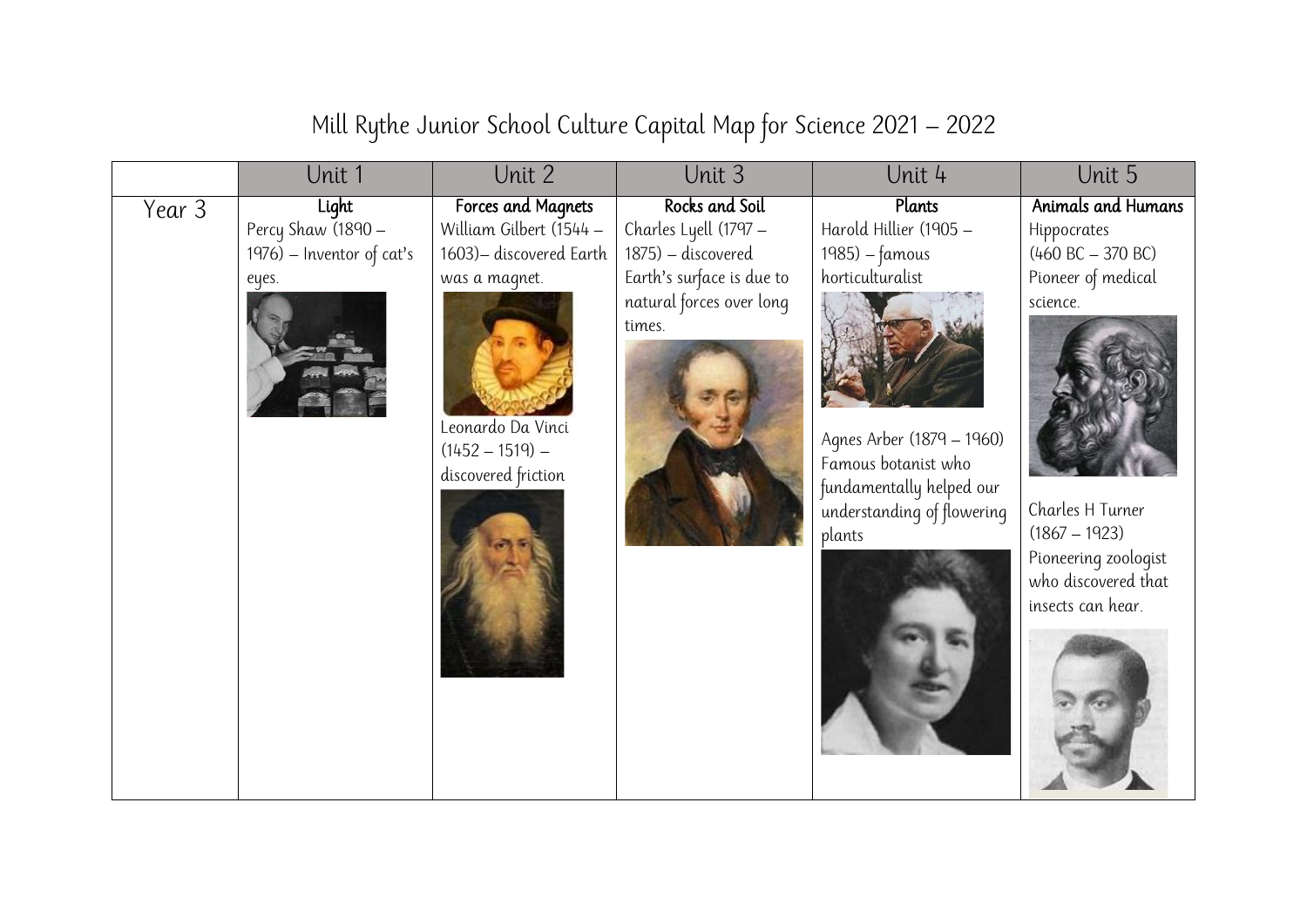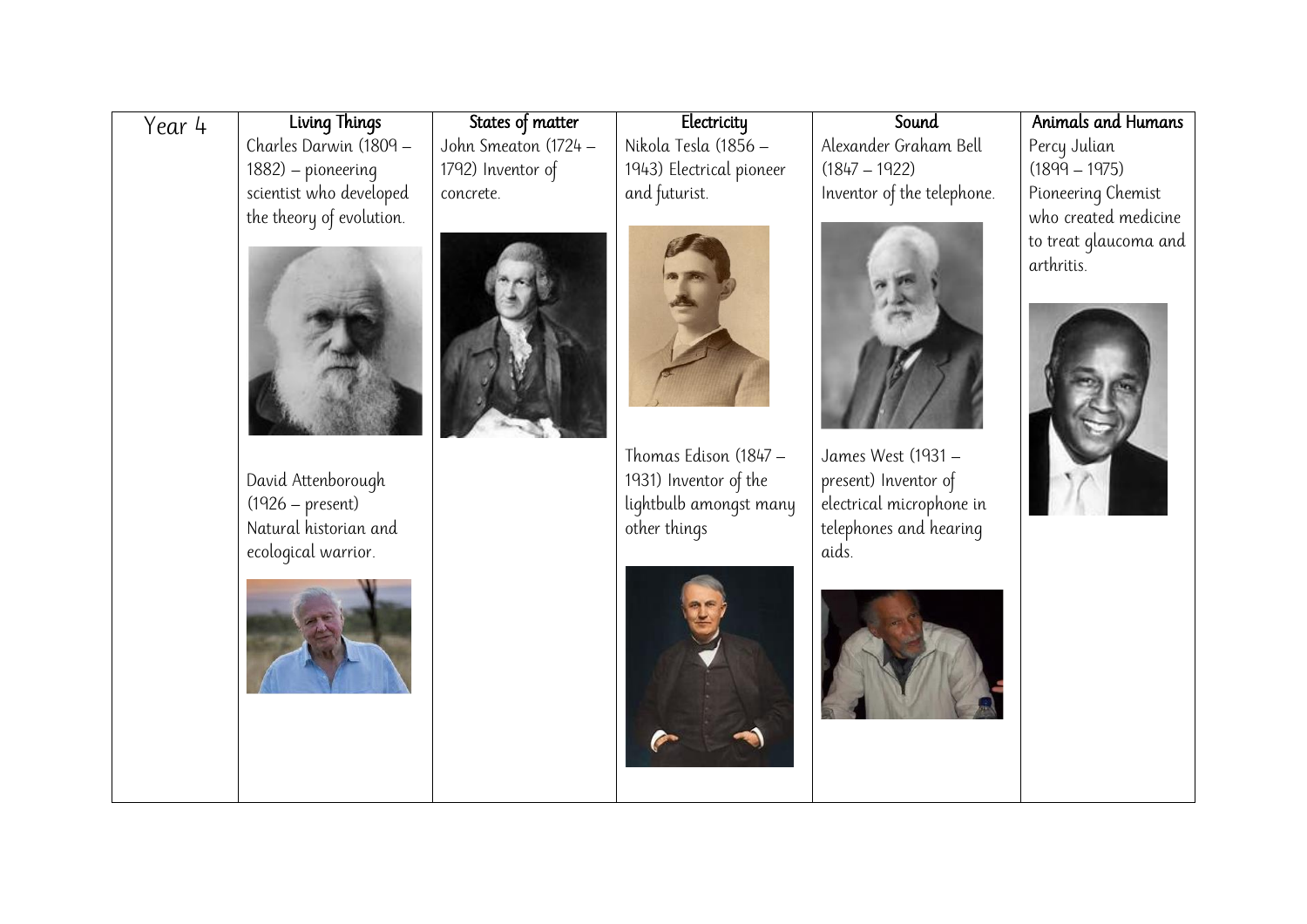| Year 5 | Space                   | Living things and      | Living things and       | States of matter                                      | Forces               |
|--------|-------------------------|------------------------|-------------------------|-------------------------------------------------------|----------------------|
|        | Neil Armstrong (1930 -  | habitats - Plants      | habitats - Animals      |                                                       |                      |
|        | 2012) First man on the  | George Washington      | Jane Goodall (1934 -    | Dimitre Mendeleev (1834 -                             | Isaac Newton (1642 - |
|        | Moon.                   | Carver (1864 - 1943)   | present) Ethologist and | 1907) Created the periodic                            | 1726) Discoverer of  |
|        |                         | Agricultural scientist | behavioural expert on   | table.                                                | gravity              |
|        |                         | who revolutionised     | primates.               |                                                       |                      |
|        |                         | farming.               |                         |                                                       |                      |
|        |                         |                        |                         |                                                       |                      |
|        |                         |                        |                         |                                                       |                      |
|        | Brian cox (1968 -       |                        |                         |                                                       |                      |
|        | present) Astronomer and |                        |                         |                                                       |                      |
|        | physicist.              |                        |                         |                                                       |                      |
|        |                         |                        |                         |                                                       |                      |
|        |                         |                        |                         |                                                       |                      |
|        |                         |                        |                         |                                                       |                      |
|        |                         |                        |                         | The northwestern people of<br>Iran (2200 BC) Invented |                      |
|        |                         |                        |                         |                                                       |                      |
|        | Mae Jemison (1956 -     |                        |                         | glass.                                                |                      |
|        | present) First black    |                        |                         |                                                       |                      |
|        | female astronaut to     |                        |                         |                                                       |                      |
|        | travel into space.      |                        |                         |                                                       |                      |
|        |                         |                        |                         |                                                       |                      |
|        |                         |                        |                         |                                                       |                      |
|        |                         |                        |                         |                                                       |                      |
|        |                         |                        |                         |                                                       |                      |
|        |                         |                        |                         |                                                       |                      |
|        |                         |                        |                         |                                                       |                      |
|        |                         |                        |                         |                                                       |                      |